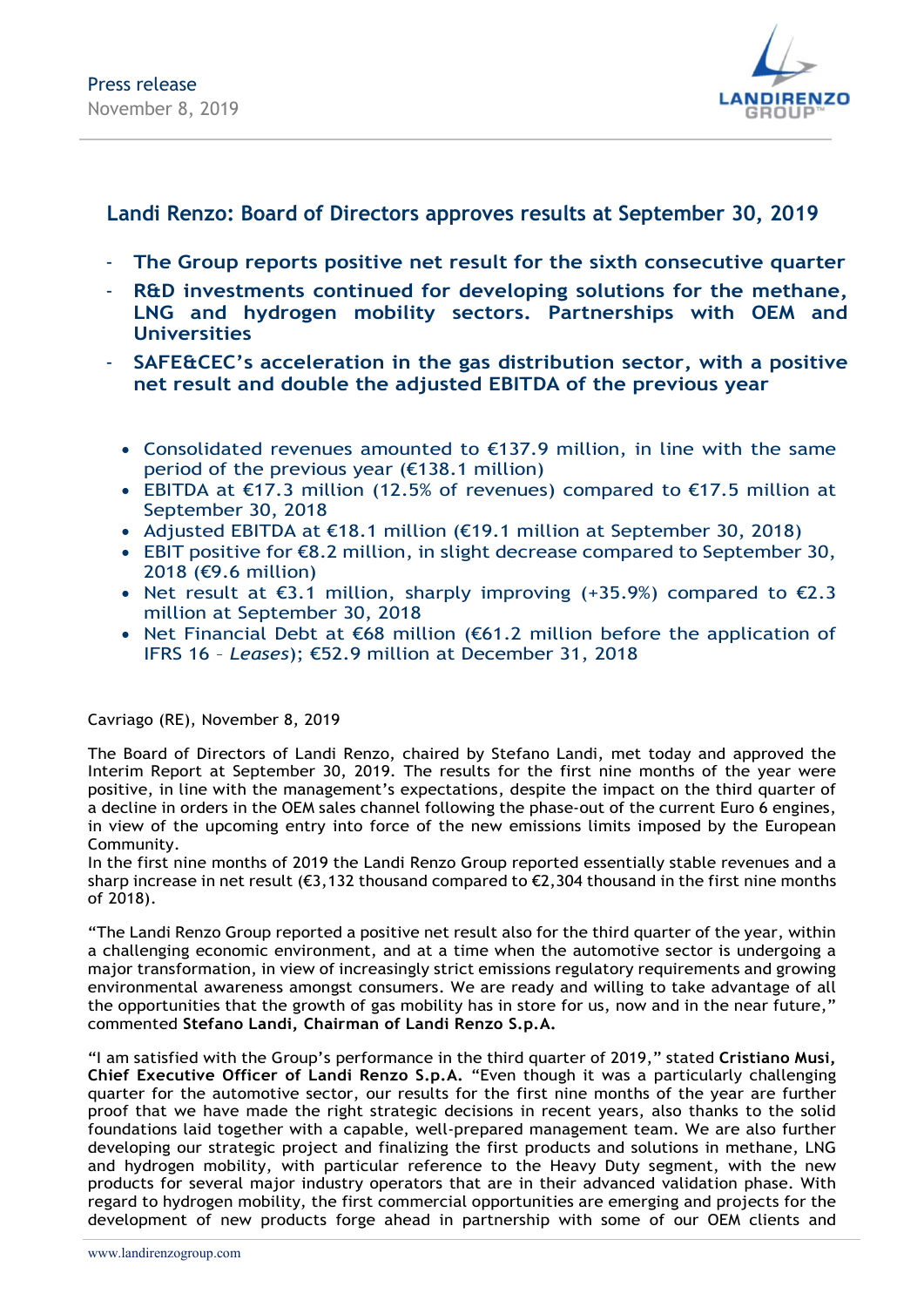

### research centers/universities.

I am also particularly proud of the Q3 results of our joint venture SAFE&CEC in the gas distribution sector, which improved all its financial performance indicators, with a significant increase in revenues, a positive net result for the period and double the adjusted EBITDA of the same period of the previous year. The gas and biomethane  $-$  and, in the near future, the hydrogen  $$ distribution sector is strategic to Landi Renzo and to Italy, and we are certain we are in the position to make an important contribution to developing the infrastructure network of this industry to ensure the further spread of gas and hydrogen mobility."

#### Consolidated Financial Highlights at September 30, 2019

In the first nine months of the year, the Landi Renzo Group's revenues amounted to €137,910 thousand, in line with the same period of the previous year ( $\epsilon$ 138,083 thousand). This result is even more significant in light of the impact on the third quarter of the decline in orders in the OEM sales channel following the phase-out of the current Euro6 engines, in view of the upcoming entry into force of the new emissions limits imposed by the European Community. Nonetheless, the Group's sales within the OEM channel in the first nine months of 2019 accounted for 42.1% of total revenues (up compared to 37.7% for the same period of the previous year). September 30, 2019 revenues from sales on the After Market channel declined in the first nine months of 2019 mainly due to the downtrend in the "Asia and the Rest of the World" geographical areas resulting from the reduction of the positive effects generated by the gas mobility incentives granted by some countries as of the previous year.

Landi Renzo generated 81.1% of its revenues abroad (45.2% in Europe and 35.9% outside Europe), in line with the same period of the previous year. This result further confirmed the very strong international dimension of the Group, which reinforced its competitive position on global markets. The breakdown of revenues by geographical area is as follows:<br>- Italy accounted for 18.9% of total revenues, up 3.5% in absolute terms ( $\epsilon$ 26,114 thousand)

- compared to September 30, 2018 (€25,224 thousand) thanks to the good performance of the OEM channel as regards vehicles equipped with LPG and methane-powered systems and to the stability of the After Market segment in terms of number of conversions compared
- to the same period of the previous year;<br>the rest of Europe accounted for 45.2% (€62,344 thousand) of total revenues (42.2% in the first nine months of 2018), up 6.9% compared to the same period of the previous year, mainly as a result of the increased OEM channel sales to several leading car manufacturers which are developing their green offering, however offset by a decline in the third quarter in sales due to the shift from Euro6 to Euro6d-Temp engines imposed by the European
- Community;<br>Sales in America for the first nine months of 2019, which in the first quarter had been affected by the Brazilian market's difficulties, accounted for 16.6% of total revenues (16.7% for the same period of 2018) and amounted to €22,901 thousand, in line with the same period of the previous year ( $\epsilon$ 23,048 thousand), thanks to the Group's expansionary trade policies in this area;<br>the markets of Asia and the Rest of the World, which accounted for 19.3% of total revenues,
- declined (-15.7% compared to the first nine months of 2018), with sales amounting to €26,551 thousand.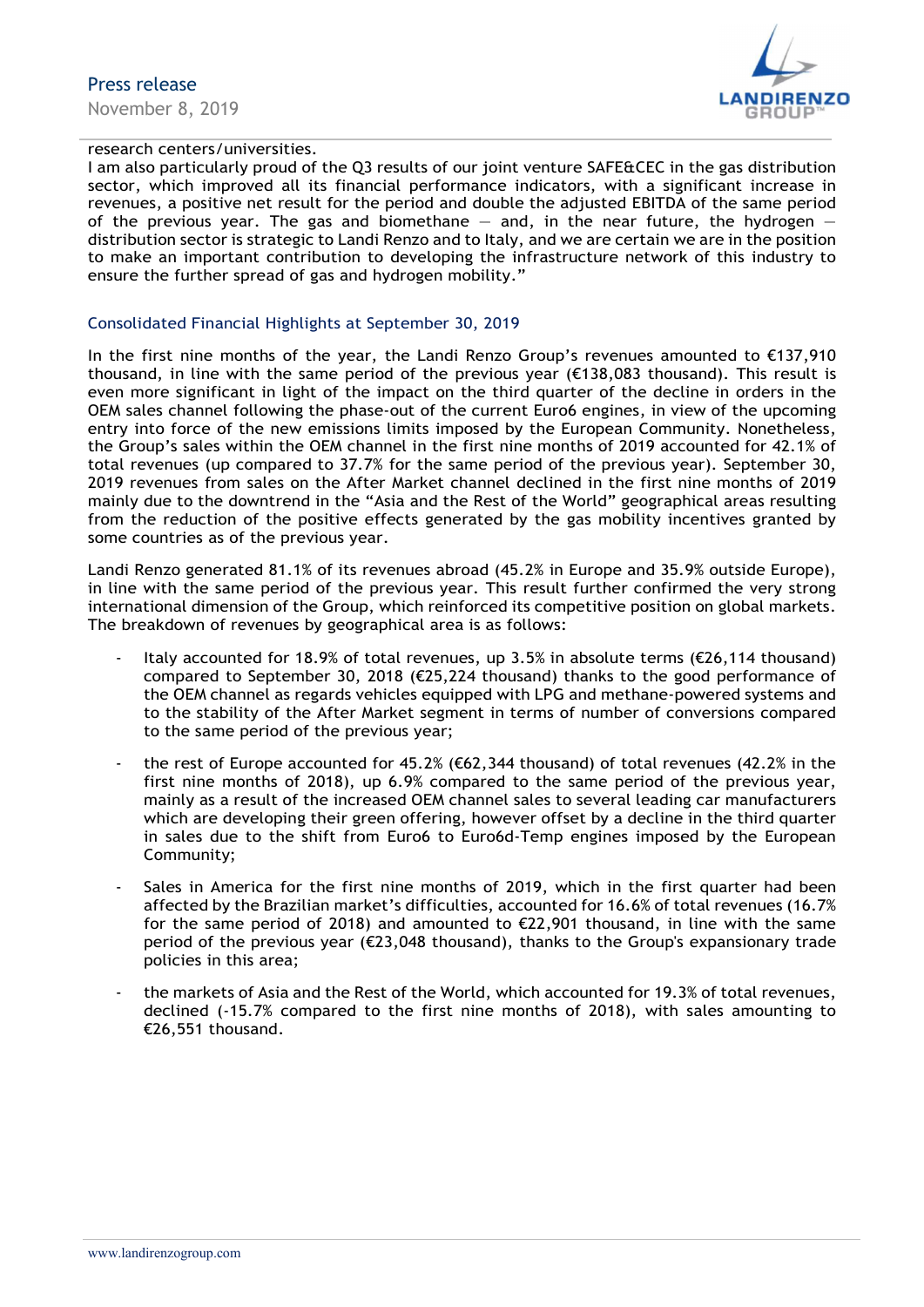

At September 30, 2019, adjusted EBITDA amounted to €18,068 thousand (13.1% of revenues), compared to  $\epsilon$ 19,134 thousand for the same period of the previous year (13.9% of revenues). This result is even more significant when considering the sharp sales increase compared to the previous year within the OEM channel, whose margins are markedly lower than those generated on the After Market channel. This confirms the efficacy of the cost-cutting strategies launched by the management, particularly with regards to fixed costs.

EBITDA for the first nine months of 2019 was positive at €17,263 thousand, essentially in line with the same period of the previous year. Moreover, non-recurring costs for strategic advisory (€805 thousand) halved compared to the same period of the previous year  $(\epsilon 1, 617$  thousand).

EBIT for the reporting period was positive at  $\epsilon$ 8,212 thousand  $(\epsilon$ 9,572 thousand at September 30, 2018), after amortization, depreciation and impairment losses amounting to  $\epsilon$ 9,051 thousand (€7,945 thousand at September 30, 2018). The increase in amortization, depreciation and impairment losses was mainly attributable to the application of IFRS 16 - Leases.

Net financial expenses amounted to €3,634 thousand, down compared to the same period of 2018 (€4,109 thousand).

At September 30, 2019, EBT was positive at  $\epsilon$ 4,893 thousand (positive at  $\epsilon$ 4,221 thousand at September 30, 2018) net of €315 thousand gains on equity investments. Net result for the period was positive at  $\epsilon$ 3,132 thousand, compared to a positive  $\epsilon$ 2,304 thousand for the same period of 2018.

Net Financial Debt totaled €67,955 thousand, of which €6,765 thousand due to the application of IFRS 16 – Leases. In a like-for-like comparison that does not consider the effects arising from the application of this standard, Net Financial Debt at September 30, 2019 would have been €61,190 thousand, increasing compared to the same period of the previous year ( $\epsilon$ 56,633 thousand) and to December 31, 2018 (€52,872 thousand). This increase is mainly related to the seasonal nature of the suppliers' payments and the need for higher inventories to handle the portfolio orders that are to be delivered in the coming months, in addition to the significant investments made in the period (€3,678 thousand) for projects aimed at developing new products, in particular as regard LNG and CNG solutions within the OEM channel.

#### Performance of the Gas Distribution and Compressed Natural Gas operating business

The Landi Renzo Group operates directly in the automotive sector alone, whereas in the Gas Distribution and Compressed Natural Gas it operates indirectly through its joint venture SAFE&CEC S.r.l.

In 2017, the Gas Distribution and Compressed Natural Gas business was subject to a strategic business combination agreement with Clean Energy Fuels Corp aimed at creating the number-two Group in the sector worldwide by turnover. The business combination was implemented through the formation of a newco, SAFE&CEC S.r.l., to which 100% of SAFE S.p.A. was then contributed by the Landi Group and 100% of Clean Energy Compressor Ltd (currently denominated IMW Industries Ltd) by Clean Energy Fuels Corp. Due to the contractually established governance system — which reflects a joint control arrangement between the two shareholders — the Group's equity interest has been classified as a joint venture for the purposes of international accounting standards (IFRS 11) and therefore has been consolidated using the equity method.

In the first nine months of 2019, the results of the Gas Distribution and Compressed Natural Gas business improved compared to the same period of the previous year, with consolidated net sales of €46,930 thousand (+16.4% compared to September 30, 2018), adjusted EBITDA at €3,849 thousand (€1,457 thousand at September 30, 2018) and a profit after taxes of €55 thousand (compared to a €2,705 thousand loss at September 30, 2018).

Following the important contracts that the Group delivered in the third quarter of 2019, the SAFE&CEC Group can now boast a significant and greater-than-expected order backlog.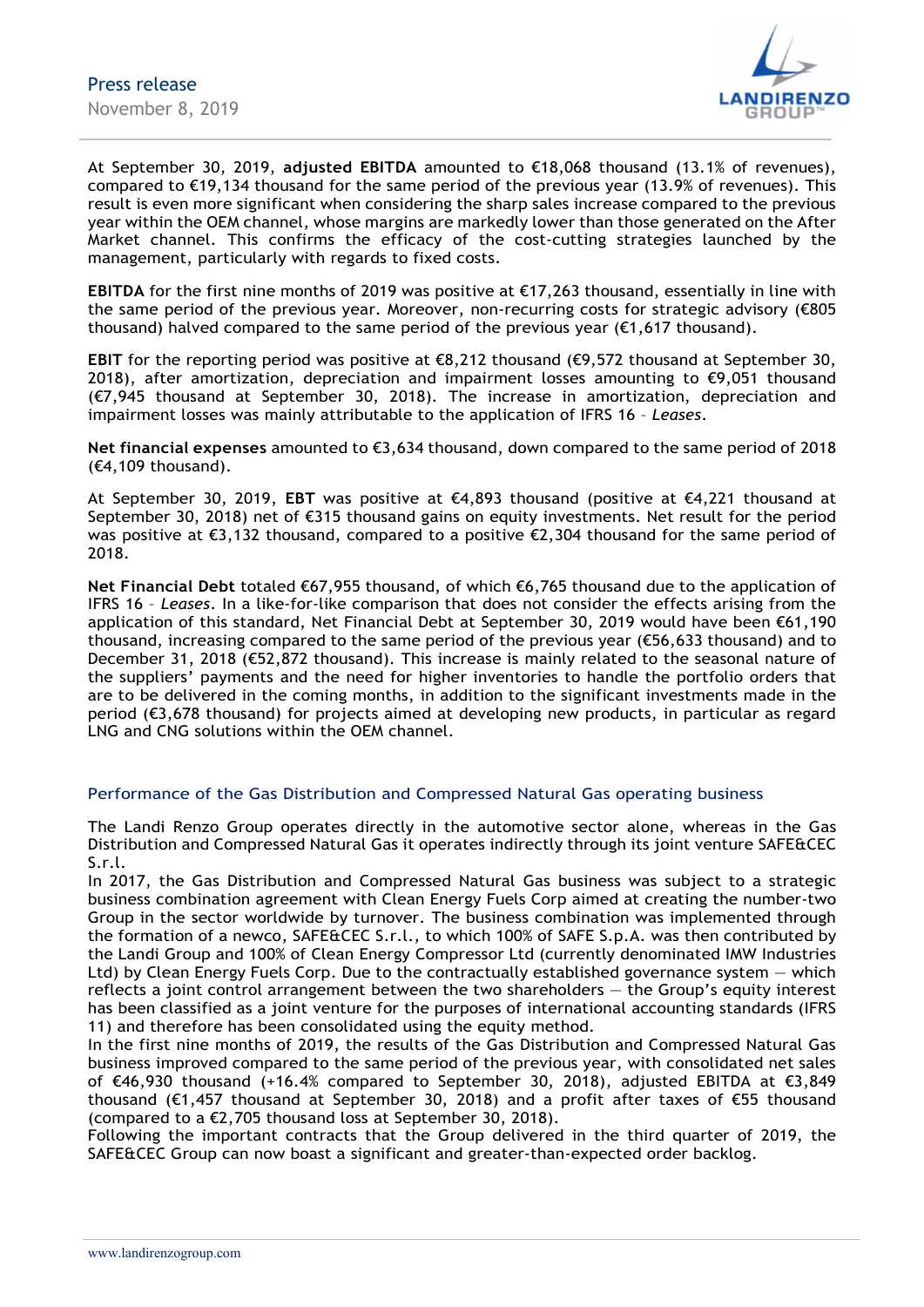

#### Business outlook

In light of the Group's performance in the first nine months of 2019, the uncertainties of its reference market and its order backlog, the outlook for the Group's business remains unchanged from the view released upon approval of the Financial Statements for the year ended December 31, 2018, i.e., revenues in the range of €185 to €190 million, and an adjusted EBITDA of approximately €27 million.

The joint venture's revenues related to the Gas Distribution and Compressed Natural Gas business (consolidated using the equity method) are expected in the range of €65-€70 million, up compared to 2018, with an adjusted EBITDA of €6 to €7 million.

Pursuant to Article 154-bis, paragraph 2, of Italian Legislative Decree No. 58 of February 24, 1998, the Officer in charge of preparing the Company's financial statements, Paolo Cilloni, declares that the accounting information contained in this press release corresponds to the documented results, books and accounting records.

This press release is also available on the corporate website www.landirenzogroup.com/en.

This press release is a translation. The Italian version prevails.

Landi Renzo is the global leader in the LPG and Methane gas components and systems for the motor vehicles sector. The Company is based in Cavriago (Reggio Emilia) and has over 60 years' experience in the sector, and is renowned for the extent of its international activities in over 50 countries, with export sales of about 80%. Landi Renzo S.p.A. has been listed on the STAR segment of the MTA Market of Borsa Italiana since June 2007.

#### LANDI RENZO S.P.A.

Paolo Cilloni CFO and IR ir@landi.it

Image Building - Media contacts Cristina Fossati, Angela Fumis Tel.: +39 02 89011300 e-mail: landirenzo@imagebuilding.it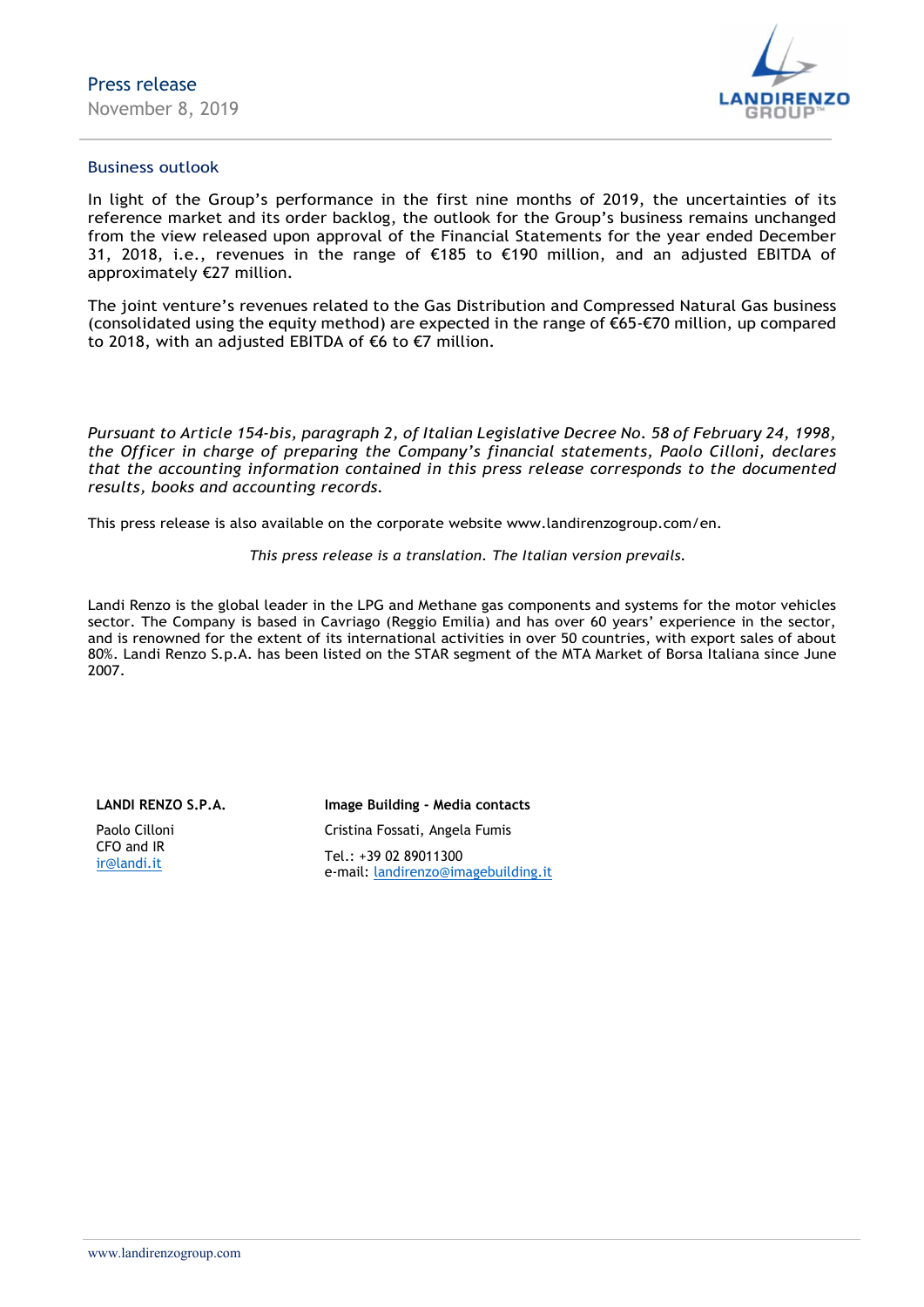

## Landi Renzo Group – Consolidate Financial Statements

|                                                                        |            | <b>LANDIRENZO</b><br>GROUP |
|------------------------------------------------------------------------|------------|----------------------------|
| Landi Renzo Group - Consolidate Financial Statements                   |            |                            |
| (thousands of Euro)                                                    |            |                            |
| <b>CONSOLIDATED INCOME STATEMENT</b>                                   | 30/09/2019 | 30/09/2018                 |
| Revenues from sales and services                                       | 137,910    | 138,083                    |
| Other revenue and income                                               | 315        | 249                        |
| Cost of raw materials, consumables and goods and change in inventories | $-71,083$  | $-65,433$                  |
| Costs for services and use of third party assets                       | $-27,965$  | $-32,259$                  |
| Personnel expenses                                                     | $-20,169$  | $-21,115$                  |
| Allocation, w rite-dow ns and other operating expenses                 | $-1,745$   | $-2,008$                   |
| <b>Gross Operating Profit</b>                                          | 17,263     | 17,517                     |
| Amortization, depreciation and impairment                              | $-9,051$   | $-7,945$                   |
| <b>Net Operating Profit</b>                                            | 8,212      | 9,572                      |
| Financial income                                                       | 75         | 106                        |
| Financial expenses                                                     | $-3,178$   | $-2,839$                   |
| Exchange gains (losses)                                                | $-531$     | $-1,376$                   |
| Gains (losses) on equity investments valued using the equity method    | 315        | $-1,242$                   |
| Profit (Loss) before tax                                               | 4,893      | 4,221                      |
| Current and deferred taxes                                             | $-1,761$   | $-1,917$                   |
| Net profit (loss) for the Group and minority interests, including:     | 3,132      | 2,304                      |
| Minority interests                                                     | $-53$      | $-107$                     |
| Net profit (loss) for the Group                                        | 3,185      | 2,411                      |
| Basic earnings (loss) per share (calculated on 112,500,000 shares)     | 0.0283     | 0.0214                     |
| Diluted earnings (loss) per share                                      | 0.0283     | 0.0214                     |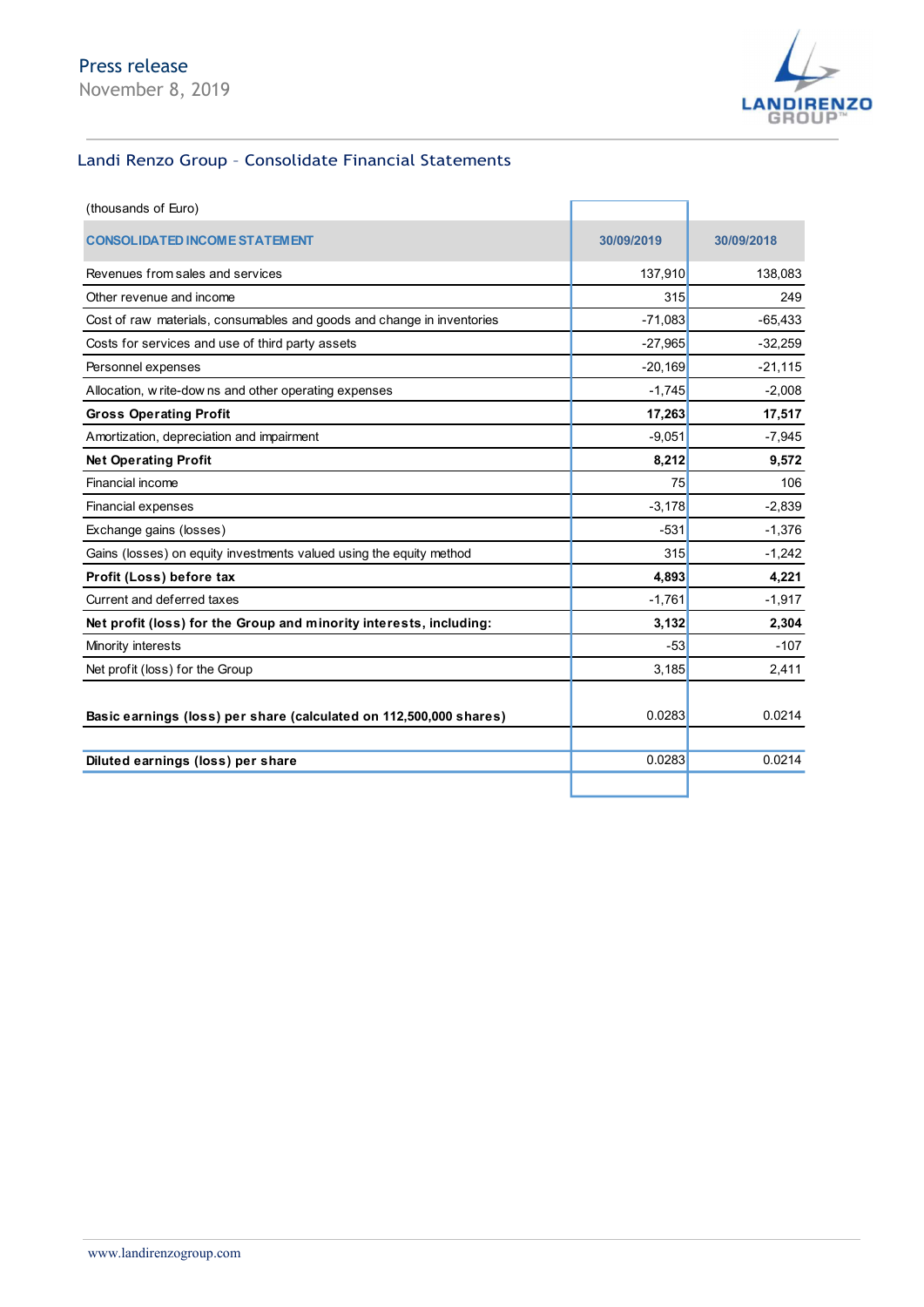## Press release



| Press release                                     |            |             |                   |
|---------------------------------------------------|------------|-------------|-------------------|
| November 8, 2019                                  |            |             |                   |
|                                                   |            |             | <b>LANDIRENZO</b> |
|                                                   |            |             |                   |
| (thousands of Euro)                               |            |             |                   |
|                                                   |            |             |                   |
| <b>ASSETS</b>                                     | 30/09/2019 | 31/12/2018  | 30/09/2018        |
| Non-current assets                                |            |             |                   |
| Land, property, plant, machinery and equipment    | 11,141     | 12,745      | 12,501            |
| Development expenditure                           | 7,685      | 6,932       | 4,776             |
| Goodw ill                                         | 30,094     | 30,094      | 30,094            |
| Other intangible assets with finite useful lives  | 12,968     | 14,039      | 14,487            |
| Right-of-use assets                               | 6,360      | $\mathbf 0$ | $\Omega$          |
| Equity investments valued using the equity method | 23,594     | 22,292      | 23,059            |
| Other non-current financial assets                | 404        | 352         | 373               |
| Other non-current assets                          | 3,420      | 3,991       | 3,990             |
| Deferred tax assets                               | 9,610      | 10,538      | 7,262             |
| <b>Total non-current assets</b>                   | 105,276    | 100,983     | 96,542            |
|                                                   |            |             |                   |
| <b>Current assets</b>                             |            |             |                   |
| Trade receivables                                 | 34,064     | 35,131      | 33,793            |
| Inventories                                       | 43,494     | 38,895      | 45,424            |
| Other receivables and current assets              | 7,049      | 8,016       | 7,956             |
| Current financial assets                          | 2,760      | $\mathbf 0$ | $\mathbf 0$       |
| Cash and cash equivalents                         | 17,631     | 15,075      | 17,224            |
| <b>Total current assets</b>                       | 104,998    | 97,117      | 104,397           |
|                                                   |            |             |                   |
| <b>TOTAL ASSETS</b>                               | 210,274    | 198,100     | 200,939           |
|                                                   |            |             |                   |
|                                                   |            |             |                   |
| (thousands of Euro)                               |            |             |                   |
| SHAREHOLDERS' EQUITY AND LIABILITIES              | 30/09/2019 | 31/12/2018  | 30/09/2018        |
|                                                   |            |             |                   |
| <b>Shareholders' Equity</b>                       |            |             |                   |
| Share capital                                     | 11,250     | 11,250      | 11,250            |
| Other reserves                                    | 48,943     | 43,931      | 44,192            |
| Profit (loss) of the period                       | 3,185      | 4,671       | 2,411             |
| Total Shareholders' Equity of the Group           | 63,378     | 59,852      | 57,853            |
| Minority interests                                | $-323$     | $-276$      | $-742$            |
| TOTAL SHAREHOLDERS' EQUITY                        | 63,055     | 59,576      | 57,111            |
|                                                   |            |             |                   |
| Non-current liabilities                           |            |             |                   |
| Non-current bank loans                            | 55,060     | 23,055      | 24,614            |

| <b>Total non-current assets</b>                  | 105,276    | 100,983     | 96,542     |
|--------------------------------------------------|------------|-------------|------------|
|                                                  |            |             |            |
| <b>Current assets</b>                            |            |             |            |
| Trade receivables                                | 34,064     | 35,131      | 33,793     |
| Inventories                                      | 43,494     | 38,895      | 45,424     |
| Other receivables and current assets             | 7,049      | 8,016       | 7,956      |
| Current financial assets                         | 2,760      | $\mathbf 0$ | 0          |
| Cash and cash equivalents                        | 17,631     | 15,075      | 17,224     |
| <b>Total current assets</b>                      | 104,998    | 97,117      | 104,397    |
|                                                  |            |             |            |
| <b>TOTAL ASSETS</b>                              | 210,274    | 198,100     | 200,939    |
|                                                  |            |             |            |
|                                                  |            |             |            |
| (thousands of Euro)                              |            |             |            |
| <b>SHAREHOLDERS' EQUITY AND LIABILITIES</b>      | 30/09/2019 | 31/12/2018  | 30/09/2018 |
|                                                  |            |             |            |
| <b>Shareholders' Equity</b>                      |            |             |            |
| Share capital                                    | 11,250     | 11,250      | 11,250     |
| Other reserves                                   | 48,943     | 43,931      | 44,192     |
| Profit (loss) of the period                      | 3,185      | 4,671       | 2,411      |
| Total Shareholders' Equity of the Group          | 63,378     | 59,852      | 57,853     |
| Minority interests                               | $-323$     | $-276$      | $-742$     |
| TOTAL SHAREHOLDERS' EQUITY                       | 63,055     | 59,576      | 57,111     |
|                                                  |            |             |            |
| <b>Non-current liabilities</b>                   |            |             |            |
| Non-current bank loans                           | 55,060     | 23,055      | 24,614     |
| Other non-current financial liabilities          | 0          | 24,427      | 26,560     |
| Non-current liabilities for right-of-use         | 4,810      | $\mathbf 0$ | 0          |
| Provisions for risks and charges                 | 3,270      | 5,443       | 6,162      |
| Defined benefit plans for employees              | 1,726      | 1,646       |            |
| Deferred tax liabilities                         | 425        |             | 1,753      |
|                                                  |            | 339         | 405        |
| Liabilities for derivative financial instruments | 357        | $\mathbf 0$ | 0          |
| <b>Total non-current liabilities</b>             | 65,648     | 54,910      | 59,494     |
|                                                  |            |             |            |
| <b>Current liabilities</b>                       |            |             |            |
| Bank financing and short-term loans              | 26,102     | 16,203      | 18,699     |
| Other current financial liabilities              | 419        | 4,262       | 3,984      |
| Current liabilities for right-of-use             | 1,955      | 0           | 0          |
| Trade payables                                   | 46,614     | 55,166      | 54,562     |
| <b>Tax liabilities</b>                           | 1,684      | 2,385       | 1,807      |
| Other current liabilities                        | 4,797      | 5,598       | 5,282      |
| <b>Total current liabilities</b>                 | 81,571     | 83,614      | 84,334     |
|                                                  |            |             |            |
| TOTAL SHAREHOLDERS' EQUITY AND LIABILITIES       | 210,274    | 198,100     | 200,939    |